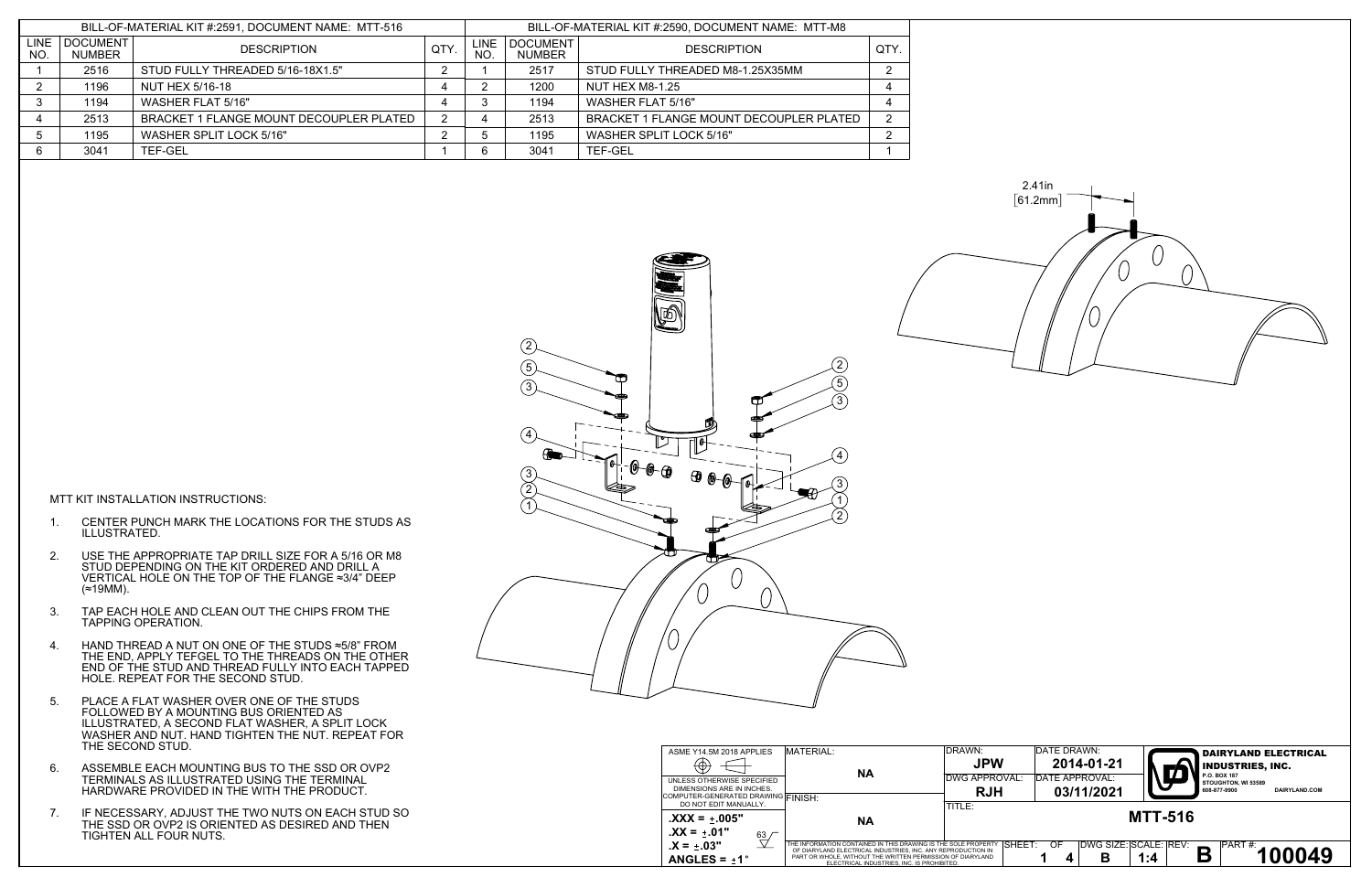



MTS KIT INSTALLATION INSTRUCTIONS

- 1. CENTER PUNCH MARK THE LOCATIONS FOR THE PIN BRAZED STUDS AS ILLUSTRATED.
- 2. PIN BRAZE AN 8mm STUD (USER FURNISHED) OVER EACH PUNCH MARK KEEPING THE STUDS VERTICAL AND PARALLEL TO EACH OTHER.
- 3. PLACE A FLAT WASHER (FURNISHED WITH THE PIN BRAZED STUD) OVER THE THREADED END OF EACH STUD FOLLOWED BY A MOUNTING BUS ORIENTED AS ILLUSTRATED, A SECOND FLAT WASHER, A SPLIT LOCK WASHER AND M8 NUT. HAND TIGHTEN THE NUT. REPEAT FOR THE SECOND STUD.
- 4. ASSEMBLE EACH MOUNTING BUS TO THE SSD OR OVP TERMINALS AS ILLUSTRATED USING THE TERMINAL HARDWARE PROVIDED IN THE WITH THE PRODUCT.
- 5. IF NECESSARY, ADJUST THE TWO NUTS ON EACH STUD SO THE SSD OR OVP2 IS ORIENTED AS DESIRED AND THEN TIGHTEN ALL FOUR NUTS.

| ASME Y14.5M 2018 APPLIES                                      | MATERIAL:                                                                                                                                                                                                                                 | <b>DRAWN:</b>  | DATE DRAWN:                      | <b>DAIRYLAND ELECTRICAL</b>                       |
|---------------------------------------------------------------|-------------------------------------------------------------------------------------------------------------------------------------------------------------------------------------------------------------------------------------------|----------------|----------------------------------|---------------------------------------------------|
| $\left( \Phi \right)$                                         |                                                                                                                                                                                                                                           | <b>JPW</b>     | 2014-01-21                       | <b>INDUSTRIES, INC.</b>                           |
| UNLESS OTHERWISE SPECIFIED                                    | <b>NA</b>                                                                                                                                                                                                                                 | IDWG APPROVAL: | DATE APPROVAL:                   | M<br>P.O. BOX 187<br>STOUGHTON, WI 53589          |
| DIMENSIONS ARE IN INCHES.                                     |                                                                                                                                                                                                                                           | <b>RJH</b>     | 03/11/2021                       | 608-877-9900<br>DAIRYLAND.COM                     |
| COMPUTER-GENERATED DRAWING FINISH:<br>DO NOT EDIT MANUALLY.   |                                                                                                                                                                                                                                           | TITLE:         |                                  |                                                   |
| $\text{.XXX} = \pm .005$ "<br>$\mathbf{XX} = +.01"$           | <b>NA</b>                                                                                                                                                                                                                                 |                |                                  | <b>MTT-516</b>                                    |
| $\frac{63}{2}$<br>$.X = \pm .03"$<br>ANGLES = $\pm 1^{\circ}$ | THE INFORMATION CONTAINED IN THIS DRAWING IS THE SOLE PROPERT<br>OF DIARYLAND ELECTRICAL INDUSTRIES. INC. ANY REPRODUCTION IN<br>PART OR WHOLE, WITHOUT THE WRITTEN PERMISSION OF DIARYLAND<br>ELECTRICAL INDUSTRIES. INC. IS PROHIBITED. | ISHEET:        | DWG SIZE: SCALE: REV:<br>OF<br>В | $\approx$ $\sqrt{\frac{PART H}{T}}$ 100049<br>1:4 |

| BILL-OF-MATERIAL KIT #:2589, DOCUMENT NAME: MTS-M8 |                          |                                         |  |  |  |  |
|----------------------------------------------------|--------------------------|-----------------------------------------|--|--|--|--|
|                                                    | LINE NO. DOCUMENT NUMBER | <b>DESCRIPTION</b>                      |  |  |  |  |
|                                                    | 2513                     | BRACKET 1 FLANGE MOUNT DECOUPLER PLATED |  |  |  |  |
|                                                    | 3041                     | TEF-GEL                                 |  |  |  |  |

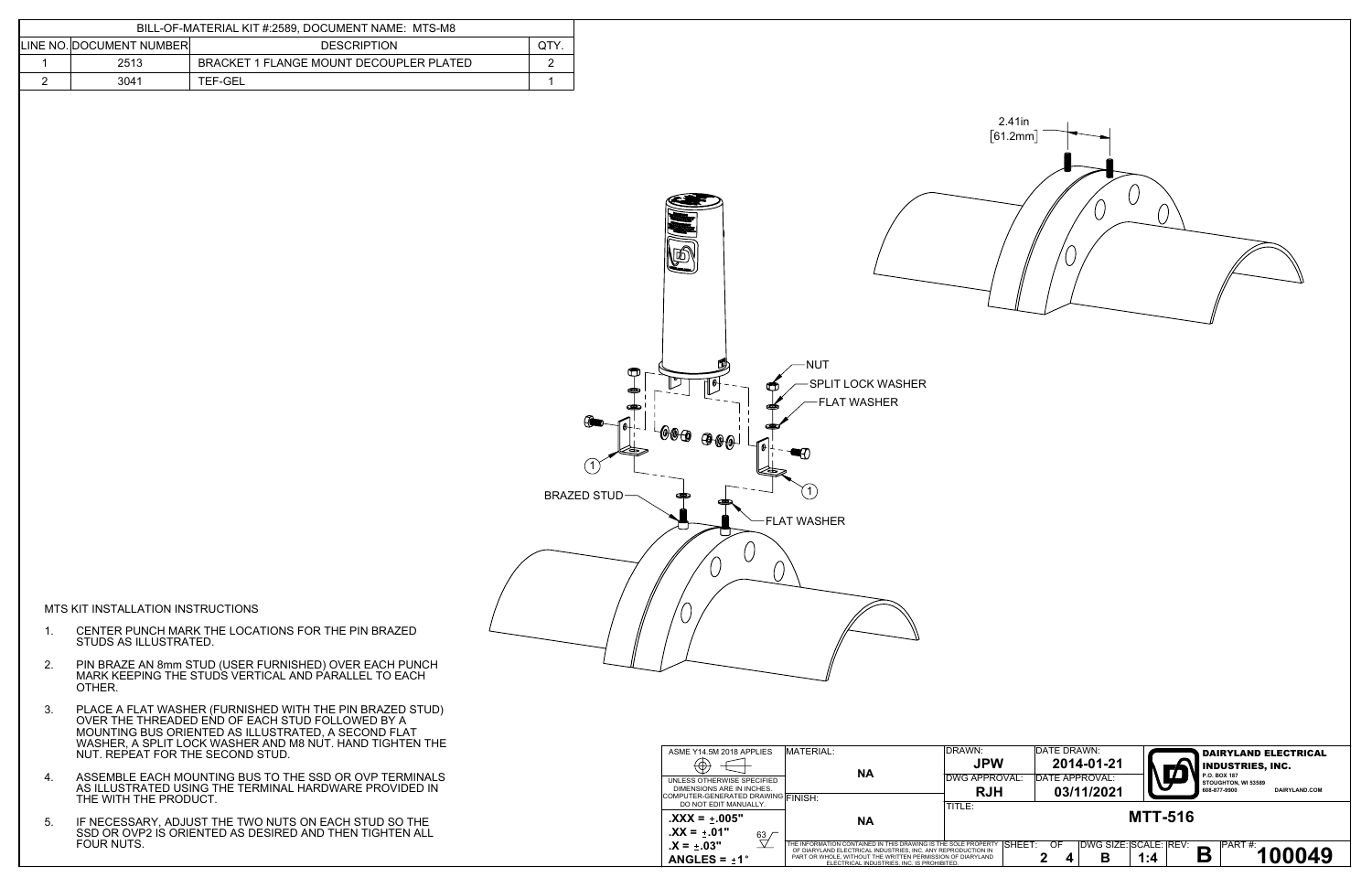## NOTE:

- 1. TO MOUNT USING THREADED STUDS IN DRILLED/TAPPED HOLES, THE FOLLOWING KIT FROM DAIRYLAND IS REQUIRED; #MTT-516 FOR 5/16-18 THREADED STUDS OR #MTT-M8 FOR M8- 1.25 THREADED STUDS. KIT INCLUDES ALL BRACKETS, NUTS, BOLTS, AND WASHERS FOR EACH SIDE OF THE FLANGE.
- 2. THE REQUIRED TAP DRILL AND TAP ARE TO BE USER FURNISHED. DRILL AND TAP FOR FULL THREADS 1/2" [12.5mm] DEEP.

| VAL:   | DATE DRAWN:<br>DATE APPROVAL: | 2014-01-21                 |                | <b>INDUSTRIES, INC.</b><br>P.O. BOX 187 | <b>DAIRYLAND ELECTRICAL</b> |  |
|--------|-------------------------------|----------------------------|----------------|-----------------------------------------|-----------------------------|--|
|        |                               | 03/11/2021                 |                | STOUGHTON, WI 53589<br>608-877-9900     | DAIRYLAND.COM               |  |
|        |                               |                            | <b>MTT-516</b> |                                         |                             |  |
| SHEET: | OF                            | DWG SIZE: SCALE: REV:<br>В | 1:4            | PART#:                                  | 100049                      |  |